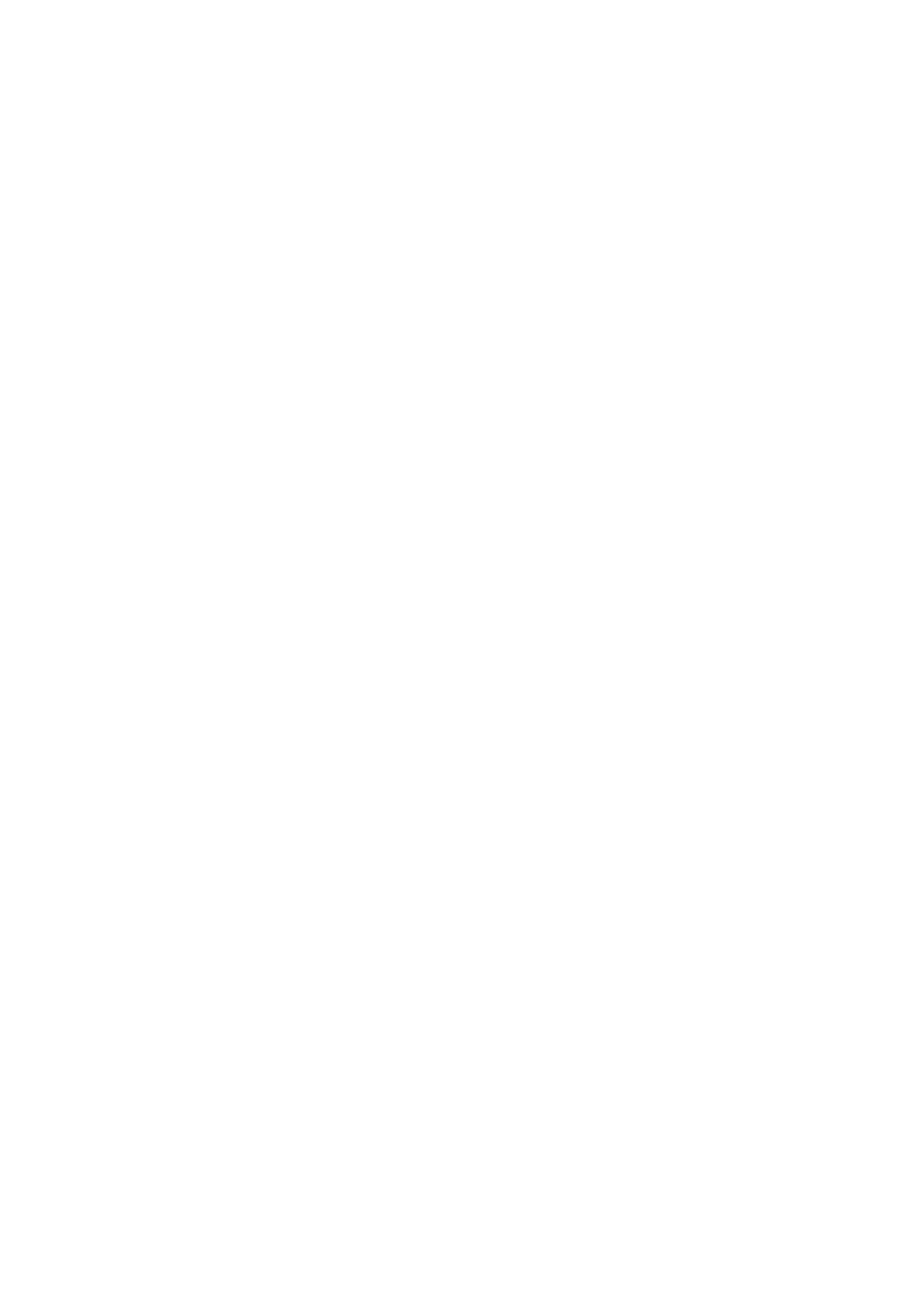## **PROPOSAL FOR INCLUSION OF SPECIES ON THE APPENDICES OF THE CONVENTION ON THE CONSERVATION OF MIGRATORY SPECIES OF WILD ANIMALS**

**A. PROPOSAL:** Inclusion of the entire population of silky sharks, *Carcharhinus falciformis*, in Appendix II

Summary: The silky shark (*Carcharhinus falciformis*) is listed on the IUCN Red List of Threatened Species as Near Threatened globally but Vulnerable in some regions due to continued declines in their populations around the world.

*C. falciformis* are migratory and found in oceanic and coastal habitats of tropical water. They exhibit particularly low productivity and show slow recovery from overexploitation. *C. falciformis* are vulnerable to fishing pressure, both directed and bycatch. Their fins are an important component of the global shark fin trade accounting for approximately 3.5 % of sharks in the Hong Kong market. *C. falciformis* populations have declined globally, with some regions experiencing declines of more than 90%.

A listing on Appendix II of CMS would provide additional support for introducing collaborative management of this species by Range States, through CMS itself and through possible inclusion of *C. falciformis* on the CMS global Memorandum of Understanding (MoU) on the Conservation of Migratory Sharks.

## **B. PROPONENT**: Government of Egypt

## **C. SUPPORTING STATEMENT**

- **1. Taxon**
- **1.1 Classis**: Chondrichthyes
- **1.2 Ordo**: Carcharhiniformes
- **1.3 Familia**: Carcharhinidae
- **1.4 Genus or Species** resp. subspecies, including author and year: *Carcharhinus falciformis* (Müller & Henle, 1839)
- **1.5 Common name(s)**, when applicable: Silky shark



**Figure 1.** Silky shark illustration from FAO.org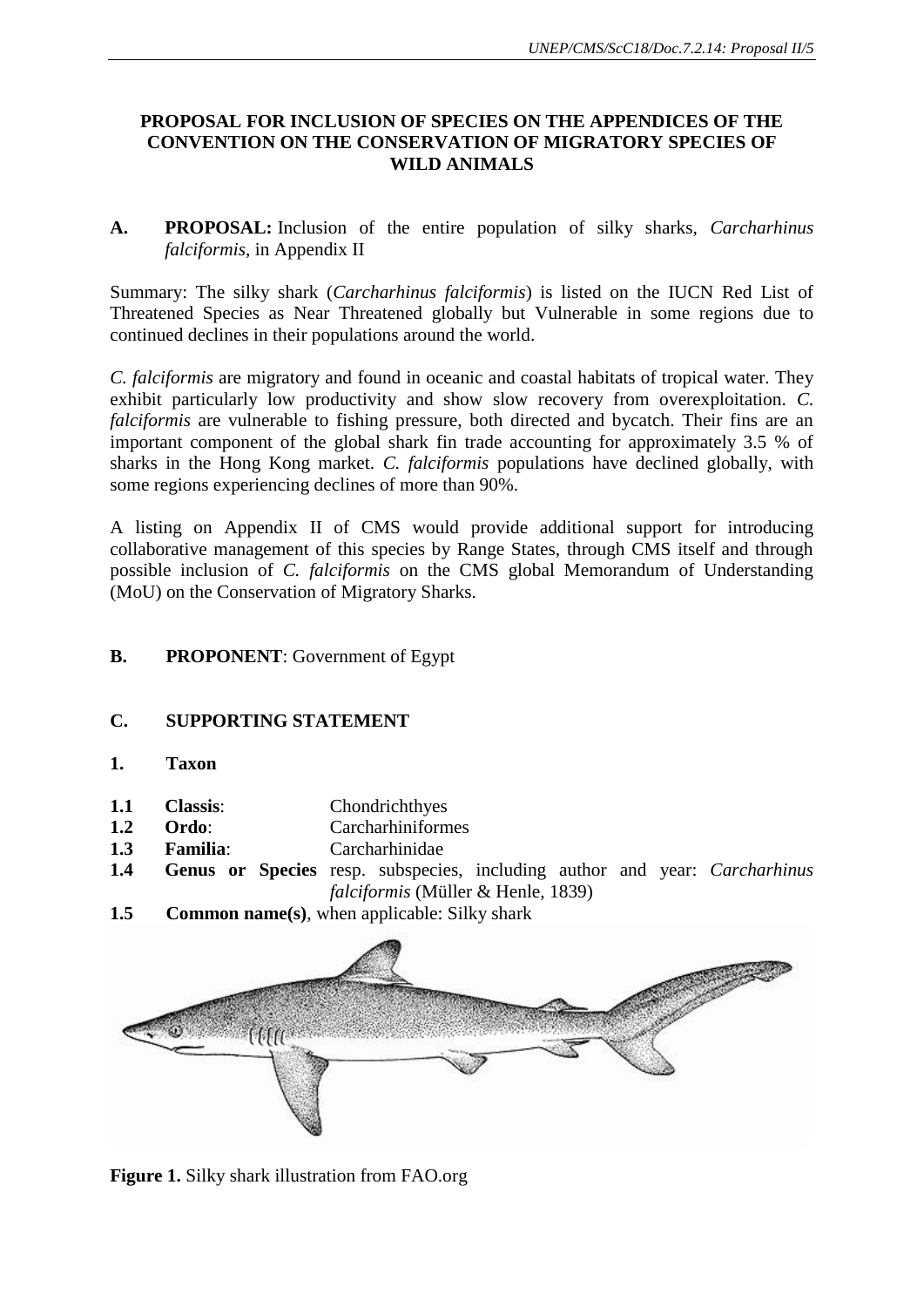# **2. Biological data**

#### 2.1 Distribution (current and historical) – (see also Section 5)

*C. falciformis* are known for their slender bodies and smoother skin and are considered an active and quick moving shark. They are oceanic and coastal being found near the edge of continental shelves but also out in the ocean sea. They can be found in shallow water and to depths of 500 meters. *C. falciformis* are circumglobal in tropical waters (Maguire et al. 2006).



**Figure 2.** World distribution map for silky sharks, *Carcharhinus falciformis*, courtesy of IUCN.

#### 2.2 Population (estimates and trends)

While the silky shark is considered Near Threatened globally by the IUCN Red List of Threatened Species, it has the following regional classifications: Vulnerable in the eastern central and southeast Pacific; Vulnerable in the northwest Atlantic and western central Atlantic; Near Threatened in the southwest Atlantic; and Near Threatened in the Indian Ocean and western central Pacific.

Due to its life history characteristics, slow growth, late maturity, and production of few young, which are noted in Table 1 below, *C. falciformis* is vulnerable to overexploitation by fishing and is experiencing significant population declines throughout its range (See section 3.1).

Few stock assessments have been conducted for *C. falciformis*, but those that exist show populations are in decline. The Western Central Pacific Fisheries Commission Scientific Committee recently conducted a stock assessment which concluded overfishing is occurring and that it is highly likely the silky shark stock is overfished (Rice and Harley 2013). As a result of the stock assessment, the Western Central Pacific Fisheries Commission (WCPFC) prohibited the landing of *C. falciformis*. In the eastern Pacific Ocean, a stock assessment has been in process for a couple of years and shows the population is in decline, especially in the south (Aires-da-Silva et al. 2013). Genetic analysis in the Pacific Ocean suggests *C. falciformis* have low genetic variation, there is genetic connectivity among the regions, and that there is evidence that there are distinct eastern and western Pacific populations (Galván-Tirado et al. 2013). Within the eastern Pacific Ocean, the recent stock assessment has suggested the possibility of two separate stocks (Aires-da-Silva et al. 2013).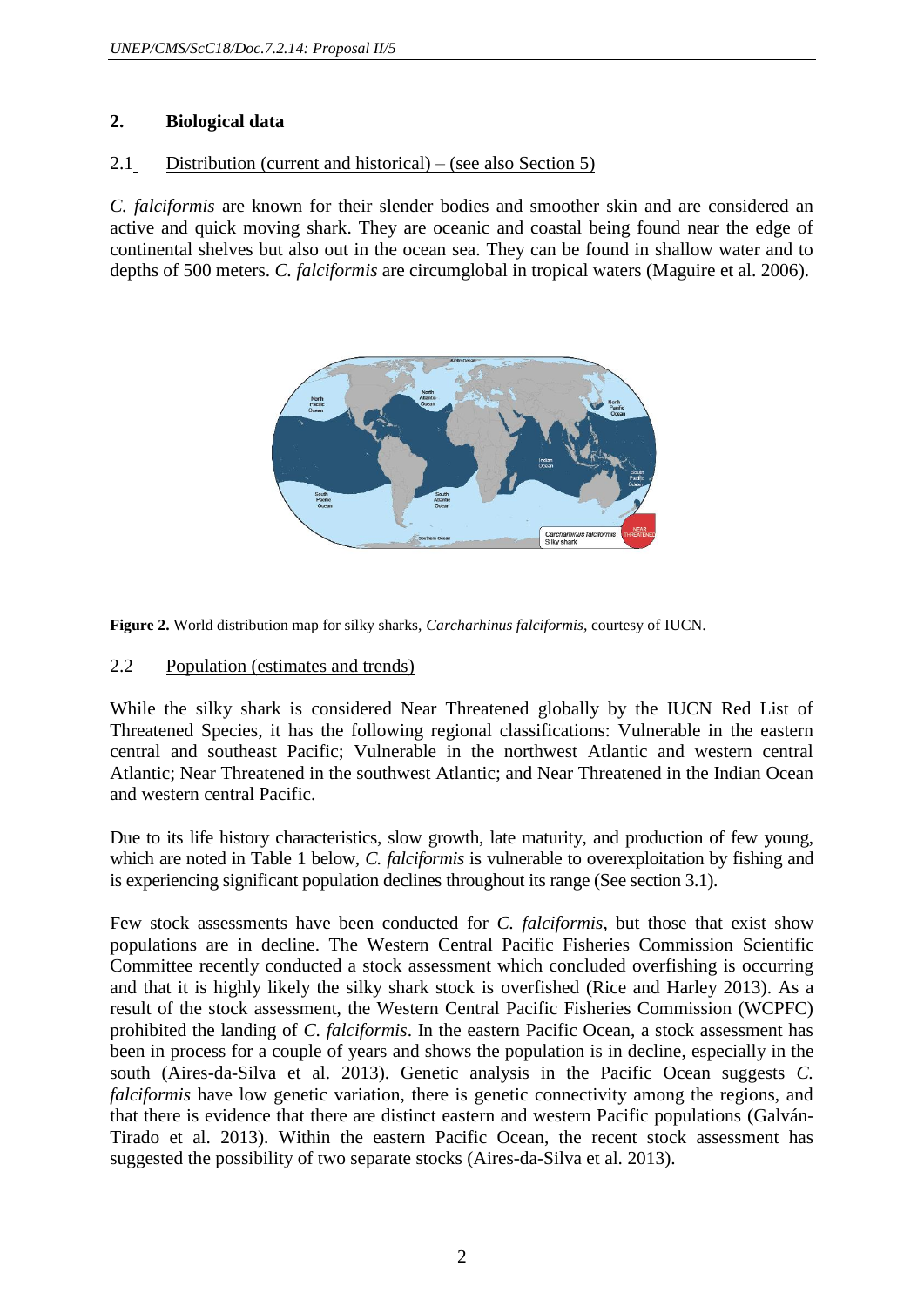In the Indian Ocean, as for all other shark species, there isn't enough data to conduct a stock assessment, and the situation isn't expected to change in the near future. As a result the stock status is highly uncertain. However, a recent ecological risk assessment for the Indian Ocean ranks *C. falciformis* second in vulnerability in the purse seine fishery and fourth for the longline fishery due to their susceptibility to these fisheries and their life history characteristics. The Indian Ocean Tuna Commission (IOTC) Scientific Committee's report notes that "despite the lack of data, it is clear from the information that is available that silky shark abundance has declined significantly over recent decades" (IOTC 2013).

In the Atlantic Ocean, *C. falciformis* are ranked first in vulnerability to the longline fishery (Cortés et al. 2010), which resulted in the species being prohibited from landing in the International Commission for the Conservation of Atlantic Tuna (ICCAT). The available data, ecological risk assessments, and stock assessments show silky shark populations are declining throughout their global range.

| <b>Region</b>          | Size at sexual     | Age at sexual    | <b>Litter</b> | <b>Gestation</b> | <b>Reference</b>   |
|------------------------|--------------------|------------------|---------------|------------------|--------------------|
|                        | maturity           | maturity         | size          | period           |                    |
| Northwest              | Male: 215-225 cm   |                  |               |                  | Bonfil 2008        |
| Atlantic               | TL                 |                  |               |                  |                    |
|                        | Female: 232-246 cm |                  |               |                  |                    |
|                        | TL.                |                  |               |                  |                    |
| <b>Gulf of Mexico</b>  | Male: 210–220 cm   | Male: $6-7$ yr   |               | 12 month         | <b>Branstetter</b> |
|                        | TL                 | Female: 7-9 yr   |               |                  | 1987               |
|                        | Female: >225 cm TL |                  |               |                  |                    |
| Equatorial             | Male: 210-230 cm   |                  | $4 - 15$      |                  | Hazin, F. et al.   |
| Atlantic               | Female: 230 cm     |                  |               |                  | 2007               |
| Equatorial             | Male: 180-200 cm   |                  | $7 - 25$      |                  | Lana 2012          |
| Atlantic               | Female: 205-210cm  |                  |               |                  |                    |
| Western-central        | Male: 210-214 cm   |                  |               |                  | Bonfil 2008        |
| Pacific                | Female: 202-218 cm |                  |               |                  |                    |
| <b>Eastern Pacific</b> | Male: 182 cm       |                  | $2-9$         |                  | Hoyos-Padilla      |
| (Baja California       | Female: 180 cm     |                  |               |                  | et al. 2011        |
| Sur, Mexico)           |                    |                  |               |                  |                    |
| Baja California        |                    | $7-8$ yrs (both) |               |                  | Sánchez-de         |
| Sur, Mexico            |                    |                  |               |                  | Ita, et al. 2011   |
| Eastern Indian         | Male: 207 cm       | Male: 13 yrs     |               |                  | Hall et al.        |
| Ocean                  | Female: 215 cm     | Female: 15 yrs   |               |                  | 2012               |
| Northeastern           | Male: 212.5 cm     | Male: 9.3 yrs    | $8 - 10$      |                  | Joung et al.       |
| Taiwan                 | $(50\%)$           | Female: 9.2-     |               |                  | 2008               |
|                        | Female: 210-220 cm | $10.2$ yrs       |               |                  |                    |

**Table 1**. Life history characteristics noted by region for *C. falciformis*

# 2.3 Habitat (short description and trends)

*C. falciformis* can be found in oceanic and coastal- pelagic habitats of tropical waters. *C. falciformis* often inhabit continental shelves and slopes from the surface to 500 m of depth. Older silky sharks are typically in oceanic waters, but often found more offshore near land than in the open ocean (Baum and Myers 2004). *C. falciformis* can be found on reefs that are adjacent to deep water, for example in the Red Sea (Clarke, C. et al. 2011). Their foraging occurs more inshore and they will return to the shelf to reproduce. Nurseries are along the outer continental shelf edge, and neonates stay near the reefs until they are large enough to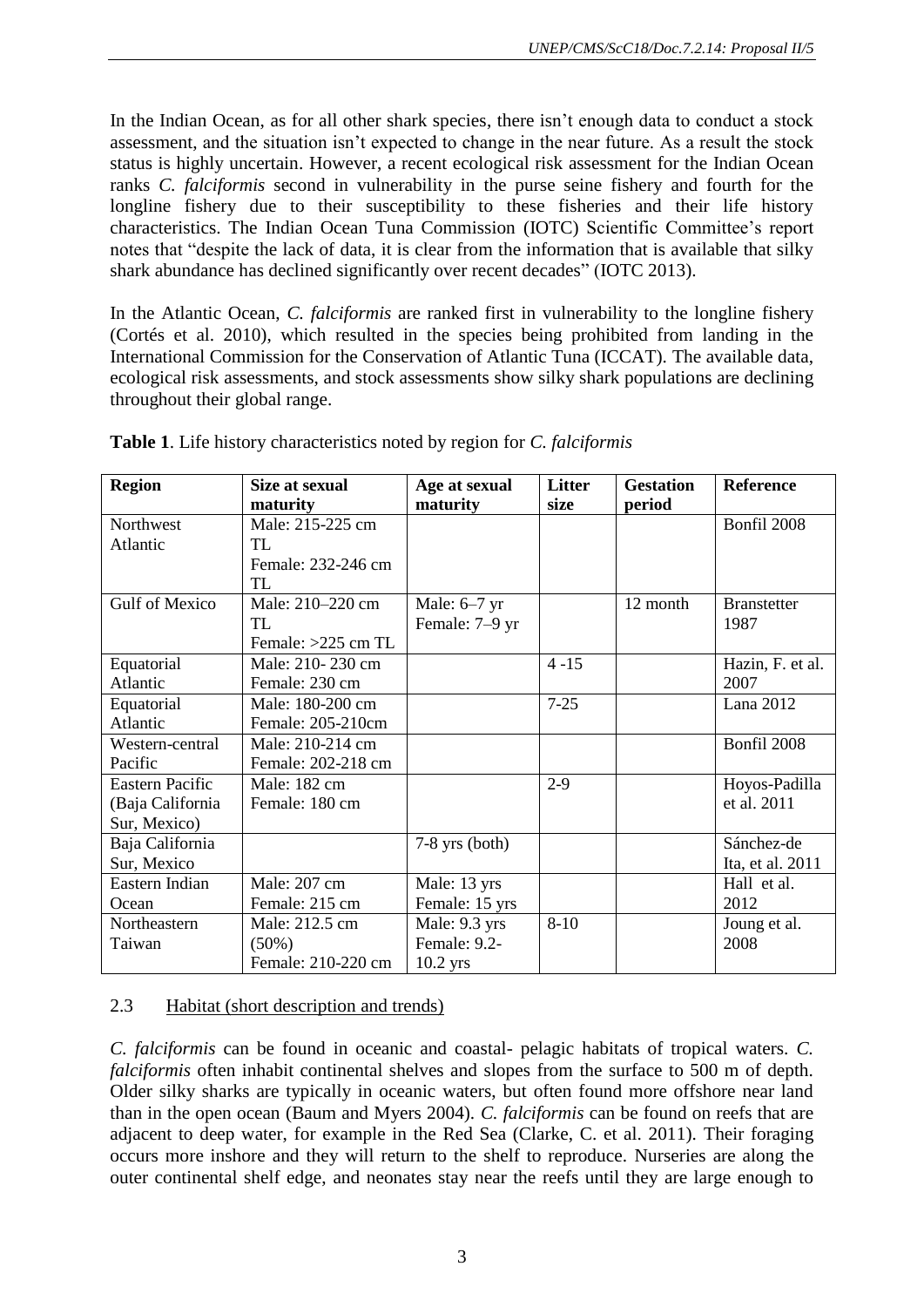move to the pelagic habitat, possibly the first winter after pupping in the early summer (Beerkircher et al. 2002). Around 130 cm in length, *C. falciformis* move to an oceanic habitat where they join schools of pelagic fish, such as tuna, which is why they are often caught as bycatch and found near fish aggregating devices (Rice and Harley 2013). While *C. falciformis* can be found in warmer tropical waters above 23˚C (Last and Stevens 1994, Rice and Harley 2013), and they have been found to migrate according to temperature. *C. falciformis* were found to remain within the uniform temperature surface layer, but those north of 10°N remained significantly deeper and in cooler temperatures than those south of 10°N (Musyl et al. 2011). It has also been noted that *C. falciformis* have shown sexual segregation (Lana 2012, Clarke, C. et al. 2011).

#### 2.4 Migrations (kinds of movement, distance, proportion of the population migrating)

Silky sharks live in a variety of habitats throughout their life and have been found to migrate, regularly and cyclically crossing international borders. While they may not travel as much as other species, they may cover large distances in a short period of time (Clarke, C. et al. 2011). Tagging studies have shown *C. falciformis* move between open ocean and coastal systems and between northern and southern regions (Galva´n-Tirado, et al. 2013). For feeding and reproducing, adult *C. falciformis* have been found to return to the shelf waters. *C. falciformis* are ranked fourth in speed among sharks with an estimated maximum speed of 60 km/day (Bonfil 2008). Previous known maximum distance was 1,339 km (Bonfil 2008), but a recent tagging program noted a silky shark traveled 2,200 km from Wolf Island in the Galapagos Marine Reserve to Clipperton Island (Galapagos Conservancy). In the Northwest Atlantic, *C. falciformis* were found to have left the exclusive economic zone of the United States, moved into and out of the Gulf of Mexico, and moved into the Caribbean Sea, with a maximum distance of 723 miles traveled (Kohler et al. 1998). In the Eastern Pacific Ocean, tagged *C. falciformis* crossed the EEZs of six countries and went into international waters (Kohin et al. 2006). *C. falciformis* may disperse across the Pacific Ocean, crossing boundaries, using the warm currents and islands as stepping stones (Galva<sup>n</sup>-Tirado et al. 2013). As a result, it has been noted that international cooperation and management is needed for this migratory species (Kohler et al. 1998, Kohin et al. 2006).

## **3. Threat data**

## 3.1 Direct threat of threat of the population (factors, intensity)

High levels of fishing pressure on the high seas have led to the rapid global decline of silky sharks. These severe declines have been documented in the IATTC and WCPFC assessments of *C. falciformis* populations, with similar trends indicated by the ERA's undertaken by IOTC and ICCAT.

Silky sharks are one of, if not the, most commonly caught shark in longline and purse seine gear (Beerkircher et al. 2002, IATTC 2013, Clarke et al. 2011). *C. falciformis*, especially those three years old and younger, are particularly vulnerable to being entangled in fish aggregating devices (FADs), which are common in purse seine fisheries (Filmalter et al. 2013). They have also been found to be vulnerable to shallow set longline fisheries and purse seine fisheries targeting smaller tuna and mahi mahi that occur in the upper 50 meters, due to their preference of depth and temperature (Kohin et al. 2006). In addition to being caught as bycatch, *C. falciformis* are targeted within some intensive coastal multispecies fisheries that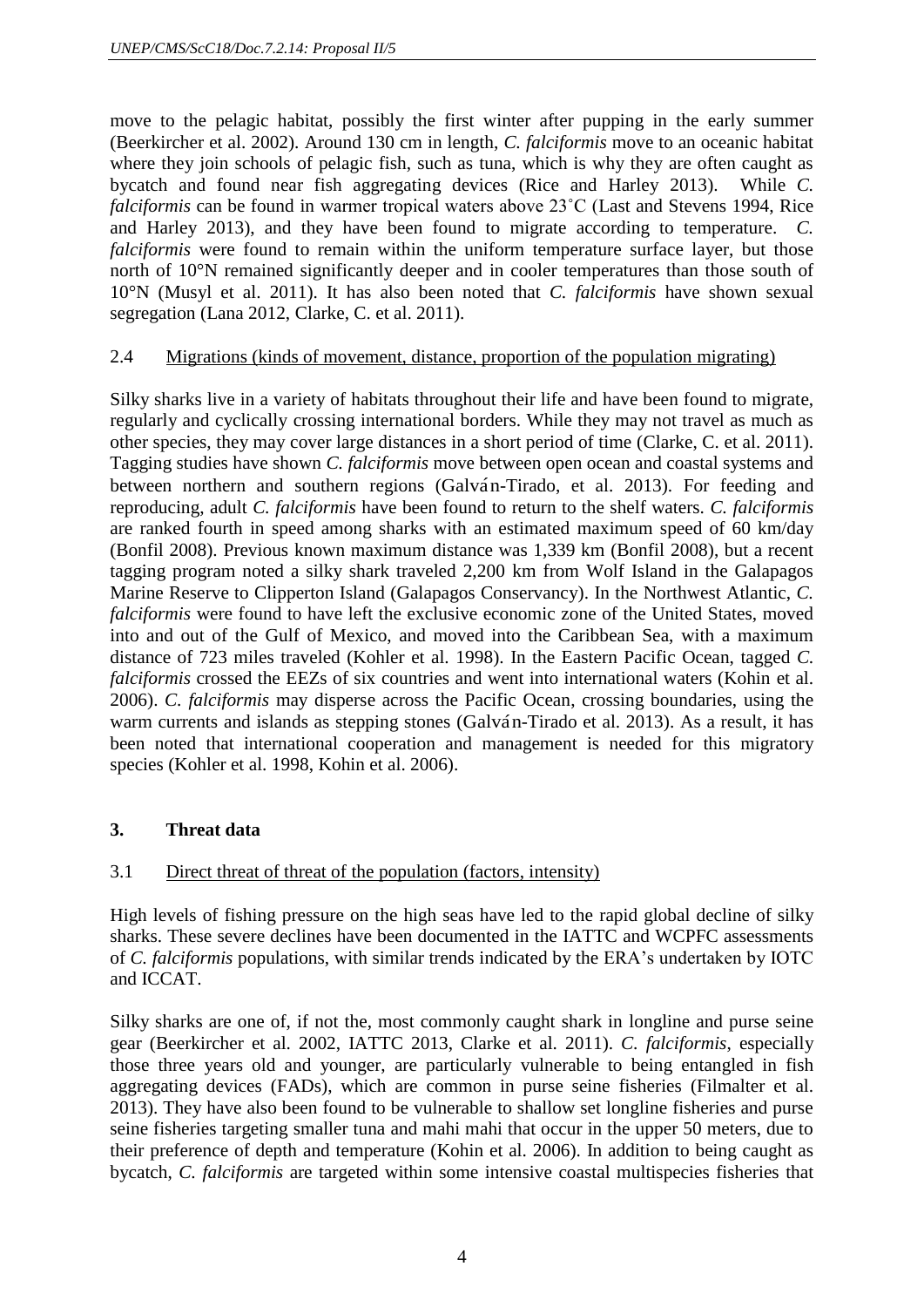operate in the Indian Ocean and off the Pacific coast of Central America (Galva´n-Tirado et al. 2013).

#### Atlantic Ocean:

According to an ecological risk assessment in the Atlantic Ocean, *C. falciformis* were found to be the most vulnerable of 11 pelagic elasmobranch species to pelagic longline fisheries (Cortés et al. 2010). Their combination of low productivity and high susceptibility to pelagic longline gears makes them at high risk for overexploitation. As a result of being a prominent bycatch species in the pelagic longline fishery, declines have been noted throughout the region.

In the Gulf of Mexico, silky sharks, along with oceanic whitetip sharks, were the most commonly caught shark species, but these shark species have experienced drastic declines in their populations. In the 1950s, *C. falciformis* were found on 35% of sets and accounted for 24% of all sharks caught in the longline fishery (Baum and Myers 2004). Catch rates for *C. falciformis* declined from 1.71 ( $\pm$ 3.49 SD) per 1000 hooks in the 1950s to 0.10 ( $\pm$ 0.42 SD) per 1000 hooks in the 1990s (Baum and Myers 2004). Baum and Myers (2004) estimate this decline in catch rate equates to a 10-fold decline, or 91.2%, in *C. falciformis* abundance in 40 years in the Gulf of Mexico. The mean size is also notably smaller from the 1950s, with silky sharks averaging 97 cm in the 1990s, which is well below the size of maturity of 180 cm for the region (Baum and Myers 2004). Based on this study and others, it was noted that *C. falciformis* are under serious risk of extirpation (Baum and Myers 2004).

Off the southeastern coast of the U.S., large declines in relative abundance have been seen for *C. falciformis*. Catch per unit effort (CPUE) observed in the pelagic longline fishery was 11.22 in 1981-83 and 3.49 in 1992-2000 (Beerkircher et al. 2002). More than 95% of the catch from 1992-2000 was immature individuals (Beerkircher et al. 2002). While 25.9% of the silky sharks caught were released alive, 44% were discarded dead and 30% were retained (Beerkircher et al. 2002). While variable, overall standardized catch rates for *C. falciformis* in the Atlantic, including the Gulf of Mexico and Caribbean, experienced a 72% decline in abundance from 1992-1997 as noted from CPUE in longline reports (Cramer 2000). From 1992-2005 in the same region, including Gulf of Mexico and Caribbean, pelagic longline logbooks noted a 50% decline and the pelagic longline observer program noted a 46% decline (Cortés et al. 2007). According to U.S. pelagic longline fishery observer data for the northwest Atlantic, the coastal shark group, dusky, silky, and night sharks, were estimated to have declined by 76% between 1992-2005 (Baum and Blanchard 2010). It has been estimated that fishing mortality in the northwest Atlantic would need to be reduced by  $~60\%$ , as a minimum baseline, to ensure the survival silky sharks (Myers and Worm 2005).

#### Pacific Ocean:

*C. falciformis* are the main shark bycatch of both the longline and purse seine fisheries in the western and central Pacific Ocean (Clarke et al. 2011). Concentrated between 20° N and S latitudes, silky sharks have been found to be more abundant in the western equatorial WCPO than in eastern areas (Clarke et al. 2011). In the western and central Pacific Ocean, *C. falciformis* have experienced both a decline in population as well as the median length of the individuals caught (Clarke et al. 2011, Clarke et al. 2012). While Clarke et al. 2012 found the changes in abundance for silky sharks were not significant from 1995-2010, the study did note that *C. falciformis* are experiencing a decline in the catch rate from 2006- 2010 and that all *C. falciformis* were immature. Furthermore, those caught in the longline fishery were often kept, while the silky sharks caught in the purse seine fishery were finned and not retained.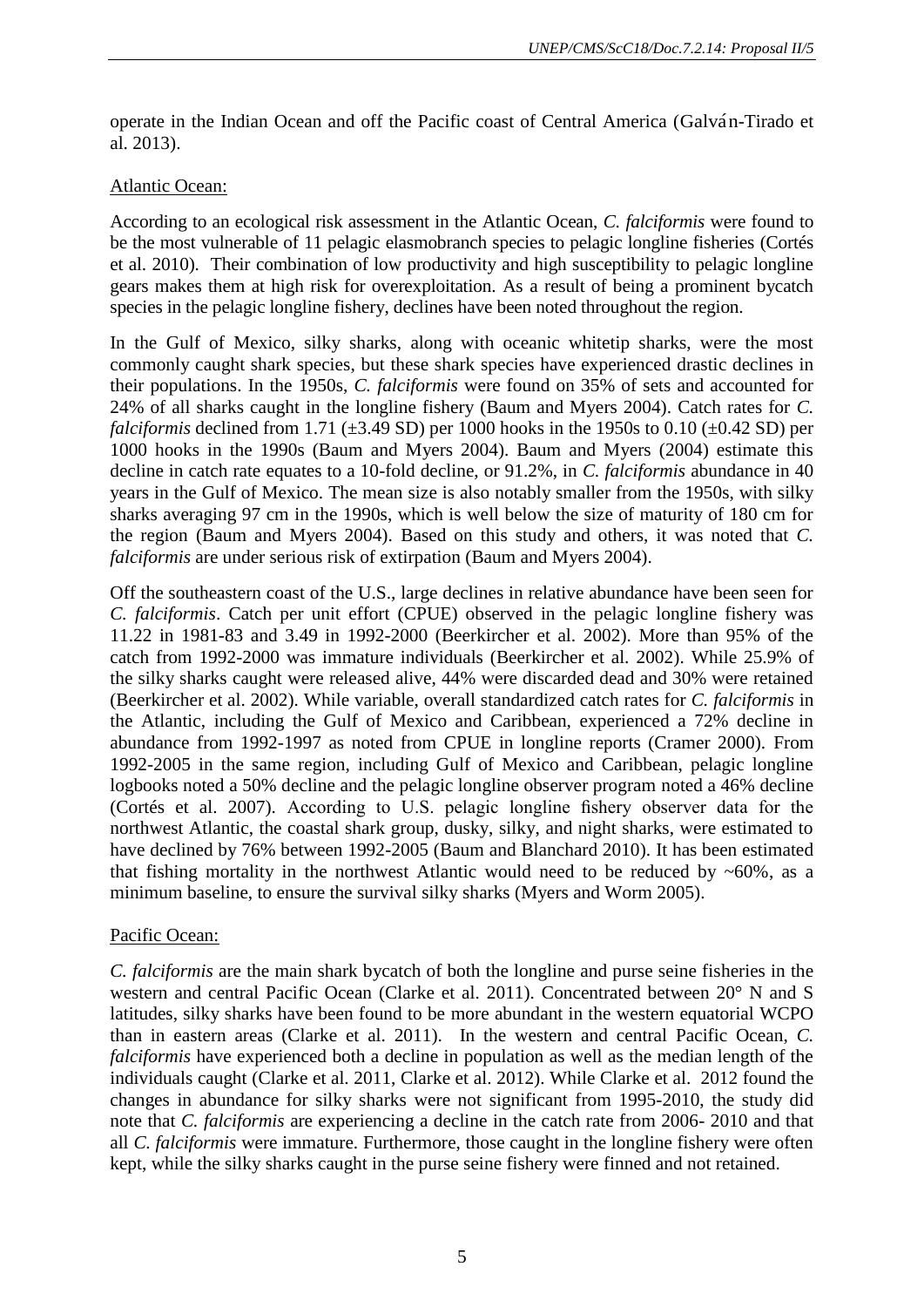In the western and central Pacific Ocean, bycatch from the longline fishery presents the greatest threat to *C. falciformis* populations. *C. falciformis* are predominately caught in the shallow sets. The purse seine fishery, which catches juveniles predominantly, also significantly impacts the stock. Interactions with *C. falciformis* can occur throughout the full range of the purse seine fishery and 70% of the observer-recorded catch was silky sharks. (Clarke et al. 2011) Increased fishing mortality, recent declining CPUE, and declines in size composition data have been found during 1995-2009. For this stock, MSY is estimated at 1,994 mt requiring a 78% reduction in fishing mortality to be at MSY. Stock depletion has been estimated that the total biomass is at 30% of the theoretical virgin biomass and spawning biomass has declined to 67% of the 1995 value (Rice and Harley 2013).

The fourth largest catcher of sharks in the world is the Taiwanese fleet, accounting for 6% of the global figures (which could be an under estimate) (Vanson Liu et al. 2013). The silky shark is one of the main species caught by this fleet. DNA barcoding of shark filets from the market in Taiwan found 23% of the samples were *C. falciformis* sharks, but *C. falciformis* represented 1.04% of the total landings (Vanson Liu et al. 2013). According to Vanson Liu et al. 2013, these results suggest an increase in *C. falciformis* exploitation in recent years, landings from other harbors, or unreported landings.

*C. falciformis* are also the most commonly caught shark species in the eastern Pacific Ocean in both the longline and purse seine fisheries. Commonly referred to as "punta negra" by fishermen, silky sharks were often misidentified as blacktip sharks leading to higher catch rates than previously reported (Román-Verdesoto and Orozco-Zöller 2005). Based on data for purse-seine sets on floating objects, the estimated indices of relative abundance of medium and large sized *C. falciformis* from 1994-2004 showed decreasing trends (IATTC 2013). Between 1994-2004 silky shark bycatch in the eastern Pacific Ocean purse seine fishery declined 60-80% (Minami et al. 2007, Galván-Tirado et al. 2013). While the data suggested the *C. falciformis* population may have experienced some stability, the most recent purseseine CPUE showed declines for all sizes of silky shark in the northern eastern Pacific Ocean over the past two years (Aires-da-Silva et al. 2013).

## Indian Ocean:

*C. falciformis* are commonly taken in fisheries in the Indian Ocean and are vulnerable to overfishing. In a recent ecological risk assessment, *C. falciformis* ranked second as the most vulnerable shark species for purse seine gear and fourth for the longline gear. Silky sharks have low productivity and were found to be highly susceptible to both fishing gears. *C. falciformis* are both a bycatch of industrial fisheries (pelagic longline tuna and swordfish and purse seine fisheries) and a target in semi-industrial, artisanal, and recreational fisheries (IOTC 2013). At current effort levels, the stock status is at considerable risk, and if continued at current or increased levels declines in biomass, productivity and CPUE are expected, with local population depletions possible. Australia, EU (Spain, Portugal), United Kingdom and South Africa reported bycatch of silky sharks in longlines targeting swordfish (0.1% of catch) and Iran and Sri Lanka reported 25% and 11% of their catch in gillnets was *C. falciformis* respectively.

Declines in abundance have been noted in the region. Over the past 20 years, Maldivian fishermen noted a significant decline in *C. falciformis* abundance (Anderson 2009, IOTC 2013). There is anecdotal evidence of a five-fold decrease in *C. falciformis* catch in purse seine CPUE between the 1980s and 2005 (IOTC 2013). Indian longline catch has also seen a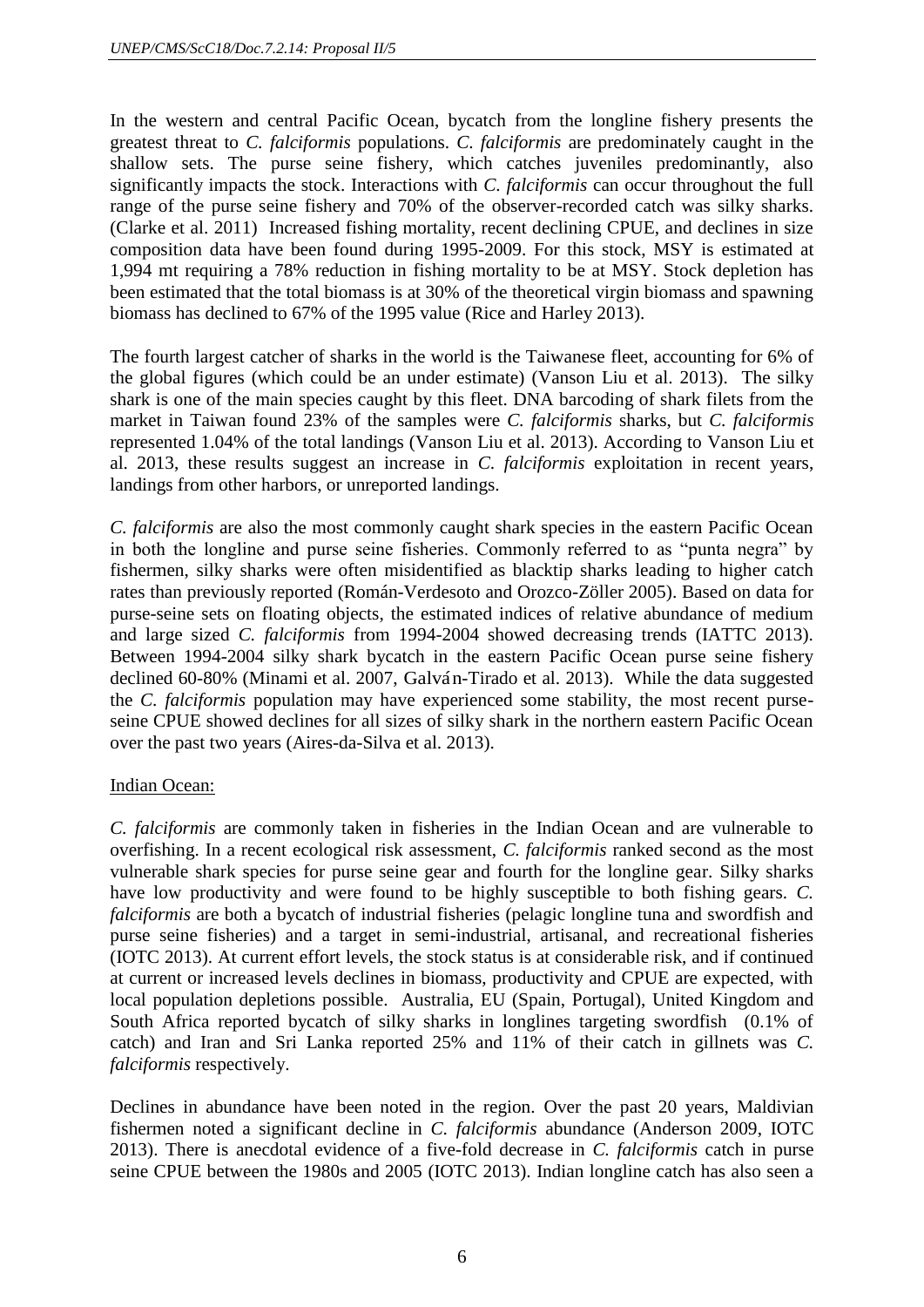decline from 1984-2006 (John and Varghese 2009, IOTC 2013). Sri Lanka has had a silky shark fishery for 40 years but it appears to have collapsed with the average landings declining from 13,000 t in the 1980s to 4,600t since 2000 (Bonfil 2008 and FAO 2009, Camhi et al. 2009). Decreases in shark abundance have been noted by Omani fishermen and *C. falciformis* are one of the main species caught. While all life stages are represented in Oman's landings, *C. falciformis* were vulnerable to capture soon after birth with immature sharks representing a large part of the landings. It was further suggested that different components of the fishery were taking different size classes. (Henderson et al. 2009). In addition to the fisheries themselves, *C. falciformis* are often entangled in the drifting fish aggregating devices (FADs) associated with the purse seine fishery. The mortality found with these FADs in the Indian Ocean was 5-10 times higher than the previous estimates of bycatch in the purse seine fishery. Between 480, 000–960,000 silky sharks were estimated killed from this fishery in the Indian Ocean per year (Filmalter et al. 2013).

Overexploitation of a particular sex or stage could disrupt the population dynamics and cause a collapse. In the Red Sea, female silky sharks, predominately, were found to aggregate on the reefs (Clarke, C. et al. 2011). It is unclear whether this is part of an isolated population or part of a larger population within the Indian Ocean. If these females are targeted, it could impact the status of silky shark population throughout the Indian Ocean, suggesting the need for collaborative management (Clarke, C. et al. 2011).

# 3.2 Habitat destruction (quality of changes, quantity of loss)

Habitat loss can change the abundance and distribution of a species. Since *C. falciformis* aren't often found inshore or use coastal lagoons for pupping or nursery areas, the threats from habitat loss or destruction that is widespread in these areas are limited (Maguire et al. 2006).

However, it is important to note that there is no protection for critical pelagic high seas habitats, which is highly significant given the highly migratory, pelagic nature of *C. falciformis*.

## 3.3 Indirect threat (e.g. reduction of breeding success by pesticide contamination)

High levels of ecosystem contaminants (PCBs, organo-chlorines and heavy metals) that bioaccumulate and are bio-magnified at high trophic levels are associated with infertility in sharks (Stevens et al. 2005), but their specific impacts on *C. falciformis* are unknown. Some studies have shown *C. falciformis* have had high levels of contaminants. In the Gulf of Mexico, they were found to have high levels of petroleum-derived contaminants, particularly polycyclic aromatic hydrocarbons (PAHs), but it was unclear whether it was a direct result of the Deepwater Horizon oil spill or just their affinity towards being near oil rigs (Hueter). Mercury levels found in *C. falciformis* in Baja California Peninsula were over the limit set forth by the Mexican government for human consumption (above 1.0  $\mu$ g/g) (Maz-Courrau et al. 2012). All sampled *C. falciformis*, regardless of size, were found to be above this level, which is the highest percentage among the species tested and is a result of the habitat and prey of *C. falciformis* (Maz-Courrau et al. 2012).

# 3.4 Threat connected especially with migrations

There is little to no protection for silky sharks in much of their critical habitat. Given their wide ranging, migratory, pelagic nature, and the fact that the most significant and ongoing threat is target and bycatch in fisheries, silky sharks require protections across their range.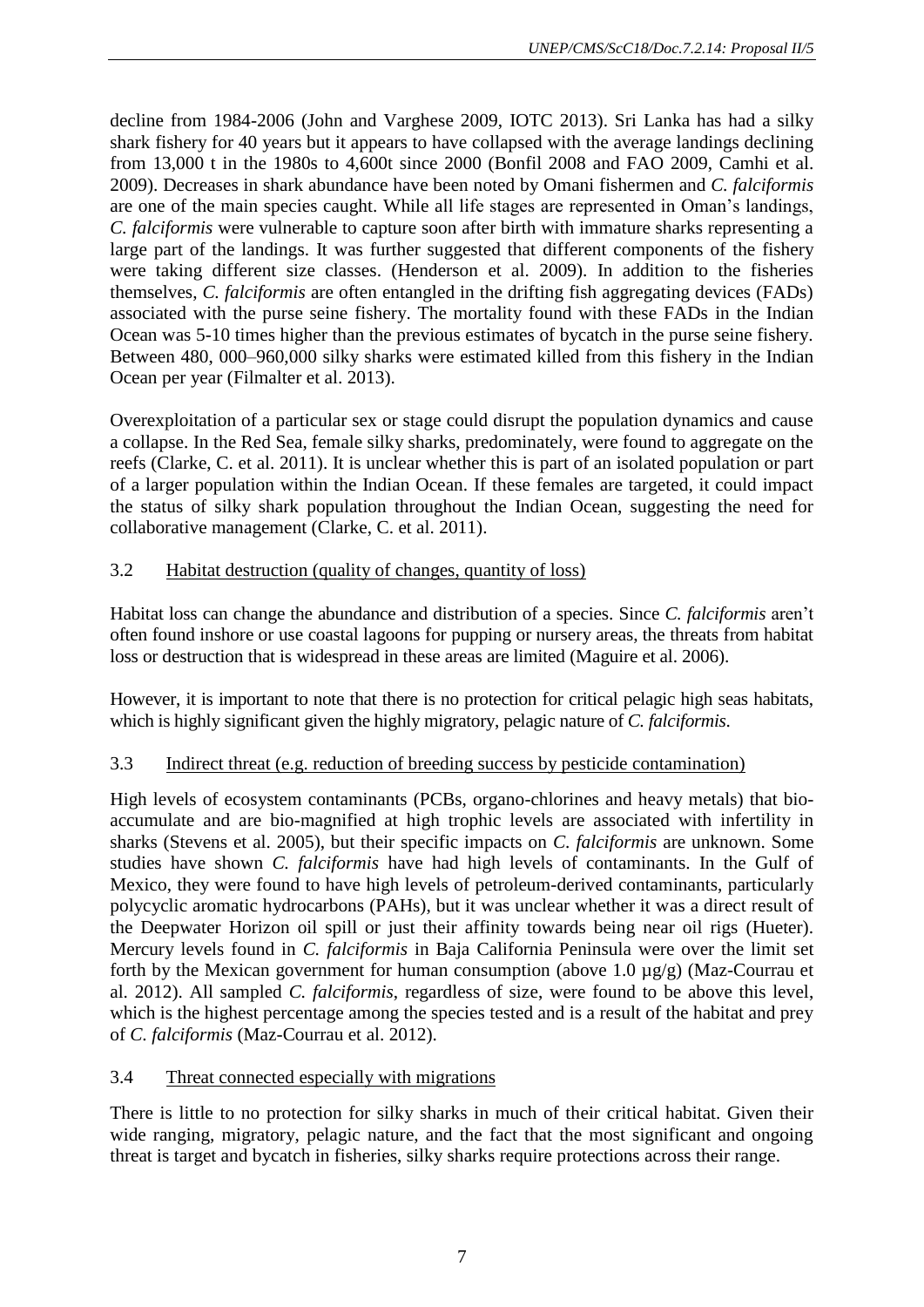Since *C. falciformis* regularly migrate between the EEZs of different Range States and into the high seas, no part of any stock can benefit fully from any management measures that are introduced within its waters by a single Range State. The regional protections afforded by some regional fisheries management organizations (RFMOs) (see 4.2) will reduce some of the threat from the longline and purse seine fisheries targeting tuna and swordfish, but these measures do not offer full protection from every fishery within the region. Additionally, there are no other international protections that exist for these species, making them vulnerable over much of their range, particularly when they migrate.

## 3.5 National and international utilization

*C. falciformis* are targeted for its meat which is cooked, smoked or dried-salted, and lesser markets for its skin (for leather), and liver oil (for vitamin A). *C. falciformis* represented 23% of the sampled filets in Taiwanese markets, demonstrating the high consumption of meat. Shark flesh is consumed in Oman (Henderson et al. 2009). However, the principal driver of catch and then trade in these species is the international demand for shark fins. (Clarke et al. 2006). Silky shark fins represent 3.5 % of the fin trade in Hong Kong (Clarke et al. 2006a). Between half a million and one and half million silky sharks are utilized every year for their fins (Clarke et al. 2006b).

# **4. Protection status and needs**

# 4.1 National protection status

A number of governments have prohibited the commercial fishing of all sharks throughout their exclusive economic zone, thus protecting *C. falciformis* within their waters. The following are shark sanctuaries: Palau, Maldives, Honduras, The Bahamas, Tokelau, Marshall Islands, French Polynesia, Cook Islands, and New Caledonia.

US Atlantic: Silky sharks are managed as part of the large coastal shark complex and are included in a commercial quota. In addition, these sharks may not be retained, transshipped, landed, stored, or sold by vessels with pelagic longline gear onboard. Charter/headboat vessels cannot possess these sharks while in possession of tunas, swordfish, or billfish.

## 4.2 International protection status

*C. falciformis* is listed on Annex I, Highly Migratory Species, of the UN Convention on the Law of the Sea demonstrating the importance of cooperative management for this species.

In response to growing concern over the status of large pelagic sharks, a number of RFMOs have undertaken stock assessments for species with sufficient data and ecological risk assessments for those without enough data to help guide their decisions for shark species that need protection. They have also taken measures to improve data collection to the species level, reduce bycatch, control finning, and prohibit landings of the most threatened species.

The International Commission for the Conservation of Atlantic Tuna (ICCAT 2011) and the Western and Central Pacific Fisheries Commission (WCPFC 2013) prohibit retaining on board, transshipping, or landing any part or whole carcass of silky shark in the fisheries covered by the Convention. While these prohibitions protect the silky shark throughout part of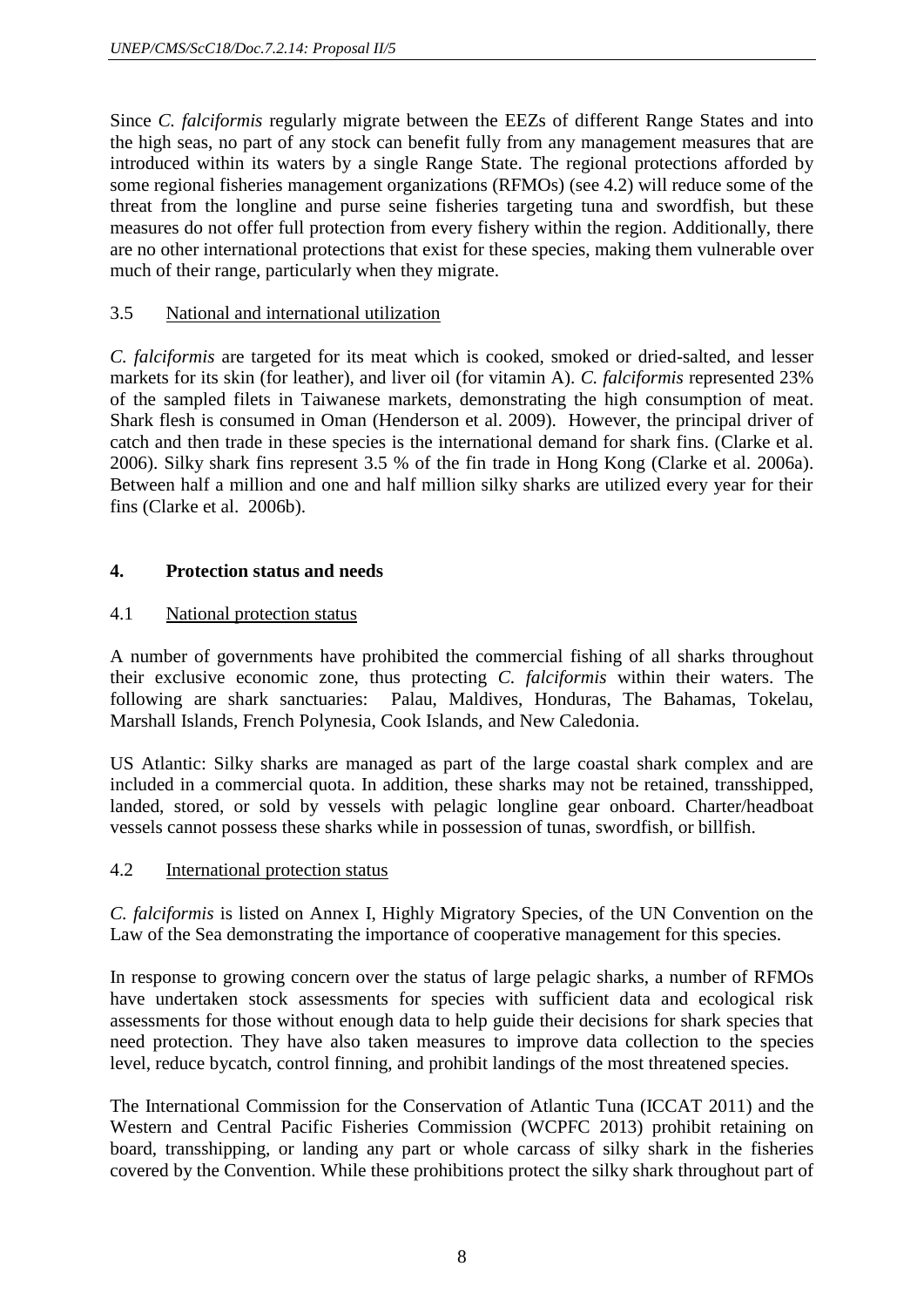its range, these measures aren't sufficient to fully protect the silky shark from continued fishing pressures that are driving this species towards extinction.

## 4.3 Additional protection needs

While some management measures and prohibitions exist at the national and regional level (4.1 and 4.2), they do not extend throughout its entire range, nor is international trade regulated. *C. falciformis* are likely to be pushed closer to extinction until globally applicable, enforceable measures are put in place worldwide to protect it from overexploitation.

An Appendix II CMS listing would raise the awareness of the need for domestic management of silky sharks in all range states. It would also ensure that international co-operation is prioritized, with additional RFMO measures to prohibit or strictly regulate catch needed urgently across the range of all silky sharks. Additionally, to complement fisheries management measures, the Convention on the International Trade in Endangered Species of Wild Fauna and Flora (CITES) Appendix II listings would aid in regulating international trade in silky shark products - ensuring it is sustainable, and from a legally obtained source.

Additional measures are necessary for this vulnerable species that migrates across national borders and into the high seas. The CMS Scientific Council has noted the silky shark qualifies for listing under CMS (CMS; IUCN SSG 2007) (Camhi, et al. 2009). Furthermore, an Appendix II listing could lead to sustainable management of this species by providing improvement in national and regional management.

## **5. Range States**

*C. falciformis* occur in areas beyond national jurisdiction, therefore CMS Article I h) should be considered in determining a Range State:

"A Range State in relation to a particular migratory species means any State […] that exercises jurisdiction over any part of the range of that migratory species, or a State, flag vessels of which are engaged outside national jurisdictional limits in taking that migratory species."

A range state is, therefore, considered to be any nation where silky sharks are present in domestic waters and those fisheries nations operating on the high seas.

Parties to CMS:

Angola, Australia, Bangladesh, Benin, Cameroon, Cape Verde, Chile, Congo, Congo, The Democratic Republic of the, Cook Islands, Costa Rica (Cocos I.), Côte d'Ivoire, Cuba, Djibouti, Ecuador, Egypt, Equatorial Guinea, Eritrea, France –(French Polynesia, (Clipperton I.), Guadeloupe, Guyana, Martinique, New Caledonia), Gabon, Gambia, Ghana, Guinea, Guinea-Bissau, Honduras, India, Israel, Jordan, Madagascar, Mauritius, Netherlands (Aruba, Curaçao), Mozambique, New Zealand, Nigeria, Palau, Panama, Peru, Philippines, Portugal (Madeira), Samoa, Sao Tomé and Principe, Saudi Arabia, Senegal, Somalia, South Africa, Spain (Canary Is.), Sri Lanka, Tanzania, United Republic of, Togo, United Kingdom (British Virgin Islands, Cayman Islands, Montserrat, Turks and Caicos Islands,), Yemen.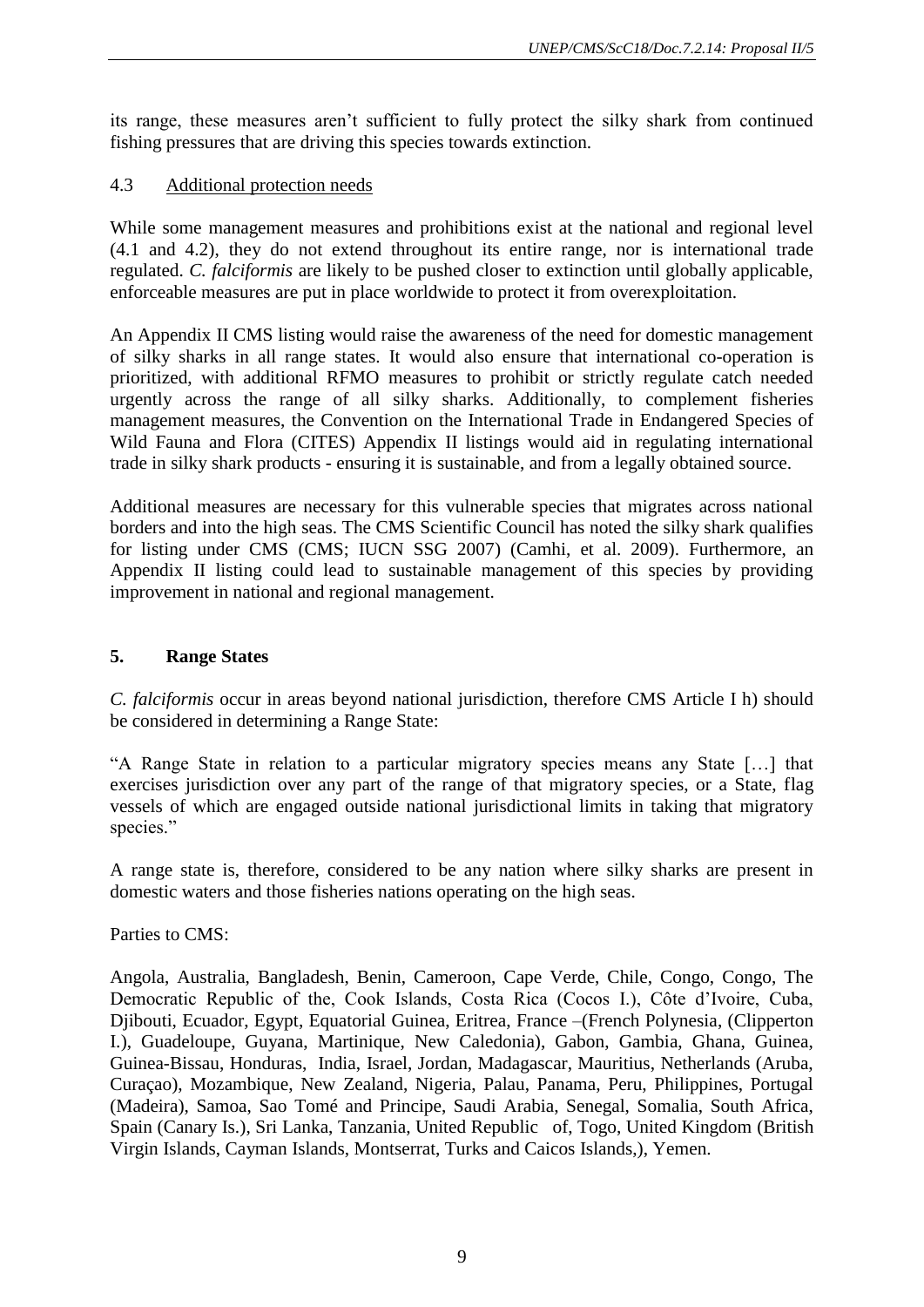Other range States:

American Samoa, Antigua and Barbuda, Bahamas, Barbados, Belize, Brazil, China, Colombia, Comoros, Dominica, Dominican Republic, El Salvador, Grenada, Guam, Haiti, Indonesia, Jamaica, Japan, Kiribati, Lebanon, Malaysia, Maldives, Marshall Islands, Mexico (Revillagigedo Is.), Micronesia, Federated States of, Nicaragua, Northern Mariana Islands, Oman, Papua New Guinea, Puerto Rico, Saint Kitts and Nevis, Saint Lucia, Saint Vincent and the Grenadines, Sierra Leone, Sudan, Suriname, Thailand, Trinidad and Tobago, USA (Hawaiian Is.), Venezuela, US Virgin Islands.

#### **6. Comments from Range States**

#### **7. Additional remarks**

#### **8. References**

- Aires-da-Silva, A., C. Lennert-Cody, and M. Maunder. 2013. Stock status of the silky shark in the eastern Pacific Ocean. 4<sup>th</sup> Meeting of the IATTC Scientific Advisory Meeting, April 29-May 3, 2013.
- Baum, J.K. and W. Blanchard. 2010. Inferring shark population trends from generalized linear mixed models of pelagic longline catch and effort data. *Fisheries Research* 102: 229-239.
- Baum, J.K. and R.A. Myers. 2004. Shifting baselines and the decline of pelagic sharks in the Gulf of Mexico. *Ecology Letters* 7: 135-145.
- Beerkircher, L.R., E. Cortés, and M. Shivji. 2002. Characterisitics of shark bycatch observed on pelagic longlines off the southeastern United States, 1992-2000. Marine Fisheries Review 64 (4): 40-49.
- Bonfil, R., "The Biology and Ecology of the Silky Shark, *Carcharhinus falciformis*." In Camhi, M., Pikitch, E.K. and Babcock, E.A., Sharks of the Open Ocean: Biology, Fisheries and Conservation, Blackwell Science, 2008, pp. 114–127.
- Branstetter, S. 1987. Age, growth and reproductive biology of the silky shark, *Carcharhinus falciformis*, and the scalloped hammerhead, *Sphyrna lewini*, from the northwestern Gulf of Mexico. *Environmental Biology of Fishes* 19(3): 161-173. http://link.springer.com/article/10.1007%2FBF00005346.
- Camhi, M.D., Valenti, S.V., Fordham, S.V., Fowler, S.L. and Gibson, C. 2009. The Conservation Status of Pelagic Sharks and Rays: Report of the IUCN Shark Specialist Group Pelagic Shark Red List Workshop. IUCN Species Survival Commission Shark Specialist Group. Newbury, UK.  $x + 78p$ .
- Clarke, C., J.S.E. Lea, and R.F.G. Ormond. 2011. Reef-use and residency patterns of a baited population of silky sharks, *Carcharhinus falciformis*, in the Red Sea. *Marine and Freshwater Research* 62: 668-675.
- Clarke, S.C., S. Harley, S. Hoyle, and J. Rice. 2011. An indicator-based analysis of key shark species based on data held by SPC-OFP. WCPFC-SC7-2011/EB-WP-01.
- Clarke, S.C., S.J. Harley, S.D. Hoyle, and J.S. Rice. 2012. Population trends in Pacific Oceanic sharks and the utility of regulations on shark finning. *Conservation Biology* 27 (1); 197-209. DOI: 10.1111/j.1523-1739.2012.01943.x
- Clarke, S.C., J.E. Magnussen, D.L. Abercrombie, M.K. McAllister, and M.S. Shivji. 2006a. Identification of shark species composition and proportion in the Hong Kong shark fin market based on molecular genetics and trade records. *Conservation Biology* 20(1): 201-211. DOI: 10.1111/j.1523-1739.2006.00247.x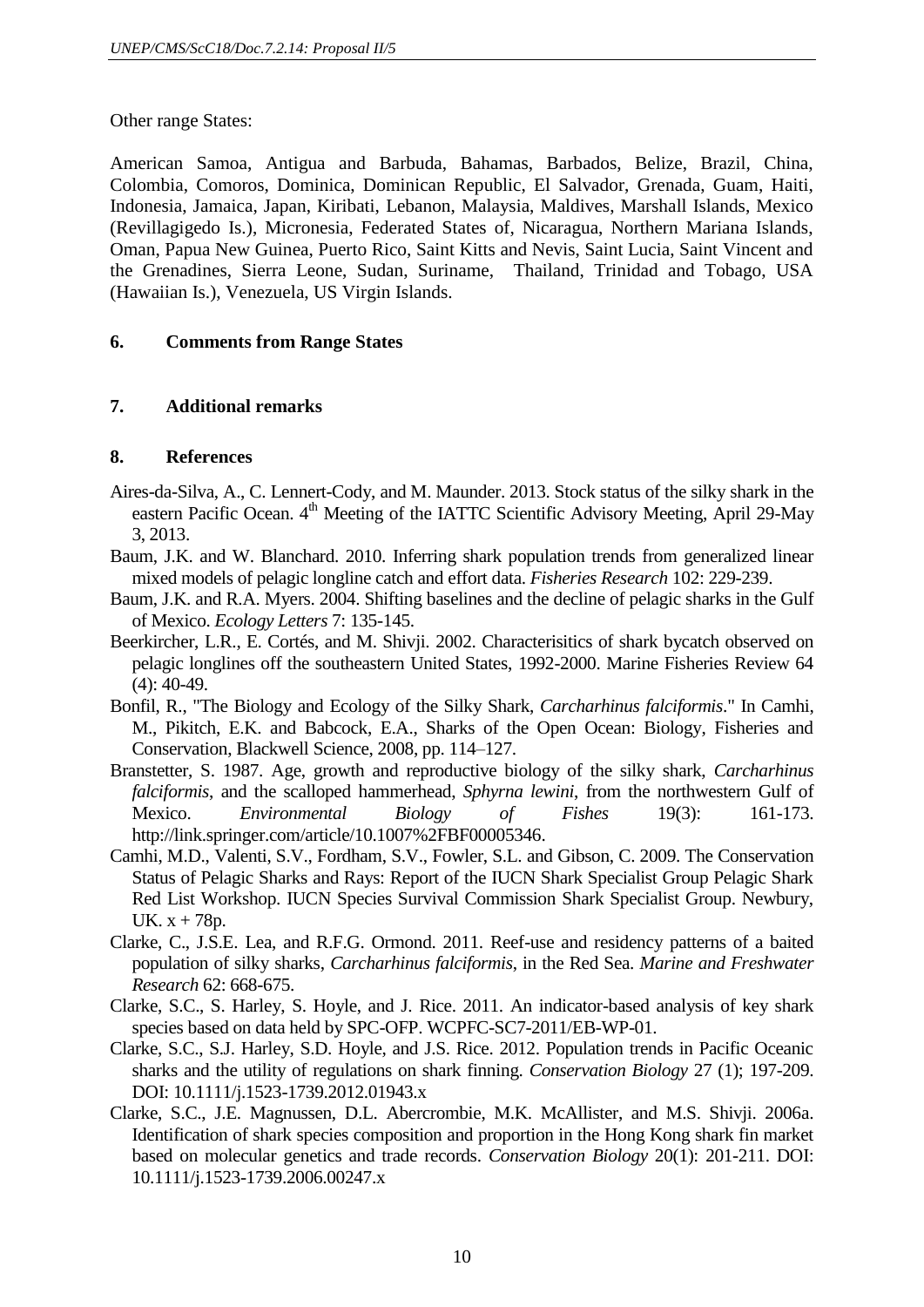- Clarke, S.C., M.K. McAllister, E.J. Milner-Gulland, G.P. Kirkwood, C.G.J. Michielsens, D.J. Agnew, E.K. Pikitch, H. Nakano, and M.S. Shivji. 2006b. Global estimates of shark catches using trade records from commercial markets. Ecology Letters 9: 1115-1126. doi: 10.1111/j.1461-0248.2006.00968.x
- Cortés, E., F. Arocha, L. Beerkircher, F. Carvalho, A. Domingo, M. Heuperl, H. Holtzhausen, M.N. Santos, M. Ribera, and C. Simpfendorfer. 2010. Ecological risk assessment of pelagic sharks caught in Atlantic pelagic longline fisheries. *Aquatic Living Resources* 23: 25-34. DOI: 10.1051/alr/2009044
- Cortés, E., C.A. Brown, L. R. Beerkircher. 2007. Relative abundance of pelagic sharks in the western north Atlantic Ocean, including the Gulf of Mexico and Caribbean Sea. *Gulf and Caribbean Research* 19(2): 37-52.
- Cramer, J. 2000. Large pelagic logbook catch rates for sharks. SCRS/1999/047 ICCAT 51(6): 1842-1848.
- Filmalter, J. D., M. Capello, J.-L. Deneubourg, P.D. Cowley, and L. Dagorn. 2013. Looking behind the curtain: quantifying massive shark mortality in fish aggregating devices. *Frontiers in Ecology and the Environment* 11: 291–296. http://dx.doi.org/10.1890/130045
- Galapagos Conservancy, "Shark tagged at Galapagos sets new migration record for the ETP," http://www.galapagos.org/newsroom/cdf-news-shark-tagged-at-galapagos-sets-new-migrationrecord-for-the-etp/.
- Galván-Tirado, C., P. Díaz-Jaimes, F.J. García-de León, F. Galván-Magan˜a, M. Uribe-Alcocer. 2013. Historical demography and genetic differentiation inferred from the mitochondrial DNA of the silky shark (*Carcharhinus falciforms*) in the Pacific Ocean. *Fisheries Research* 147: 36-46.
- Hall, N. G., C. Bartron, W. T. White, Dharmadi and I.C. Potter. 2012. Biology of the silky shark *Carcharhinus falciformis* (Carcharhinidae) in the eastern Indian Ocean, including an approach to estimating age when timing of parturition is not well defined. *Journal of Fish Biology* 80: 1320–1341. doi: 10.1111/j.1095-8649.2012.03240.x
- Hazin, F.H., P.G.V. Oliveira, and B.C.L. Macena. 2007. Aspects of the reproductive biology of the silky shark, *Carcharhinus falciformis* (Nardo, 1827), in the vicinity of Archipelago of Saint Peter and Saint Paul, in the Equatorial Atlantic Ocean. ICCAT 60(2): 648-651. http://www.iccat.int/documents/cvsp/cv060\_2007/no\_2%5CCV060020648.pdf.
- Henderson, A.C., J.L. Mcllwain, H.S. Al-Oufi, S Al-Sheile, and N Al-Abri. 2009. Size distributions and sex ratios of sharks caught by Oman's artisanal fishery. *African Journal of Marine Science* 31(2): 233-239.
- Hoyos-Padilla, M., B.P. Ceballos-Vezquez, and F. Galvin-Magana. 2011. Reproductive biology of the silky shark *Carcharhinus falciformis* (Chondrichthyes: Carcharhinidae) off the west coast of Baja California Sur, Mexico. *International Journal of Ichthyology.*
- Hueter, R.E. Mote Marine Laboratory: Effects of the Deepwater Horizon Oil Spill on epipelagic and large coastal sharks and teleosts of the Gulf of Mexico. FIO Block Grants- Final Report.
- Inter-American Tropical Tuna Commission, 2013. Tunas and billfishes in the eastern Pacific Ocean in 2012. Fishery Status Report No. 11.
- International Commission for the Conservation of Atlantic Tuna. 2011. "Recommendation by ICCAT on the Conservation of silky sharks caught in association with ICCAT Fisheries," 11- 08, <http://www.iccat.int/Documents/Recs/compendiopdf-e/2011-08-e.pdf>
- IOTC–SC16 2013. Report of the Sixteenth Session of the IOTC Scientific Committee. Busan, Rep. of Korea, 2–6December 2013. IOTC–2013–SC16–R[E]: 312 pp.
- Joung, S-J., C-T Chen, H-H Lee, K-M Liu. 2008. Age, growth, and reproduction of silky sharks, *Carcharhinus falciformis*, in northeastern Taiwan waters. *Fisheries Research* 90(1-3): 78-85. <http://dx.doi.org/10.1016/j.fishres.2007.09.025>

http://www.sciencedirect.com/science/article/pii/S0165783607002482